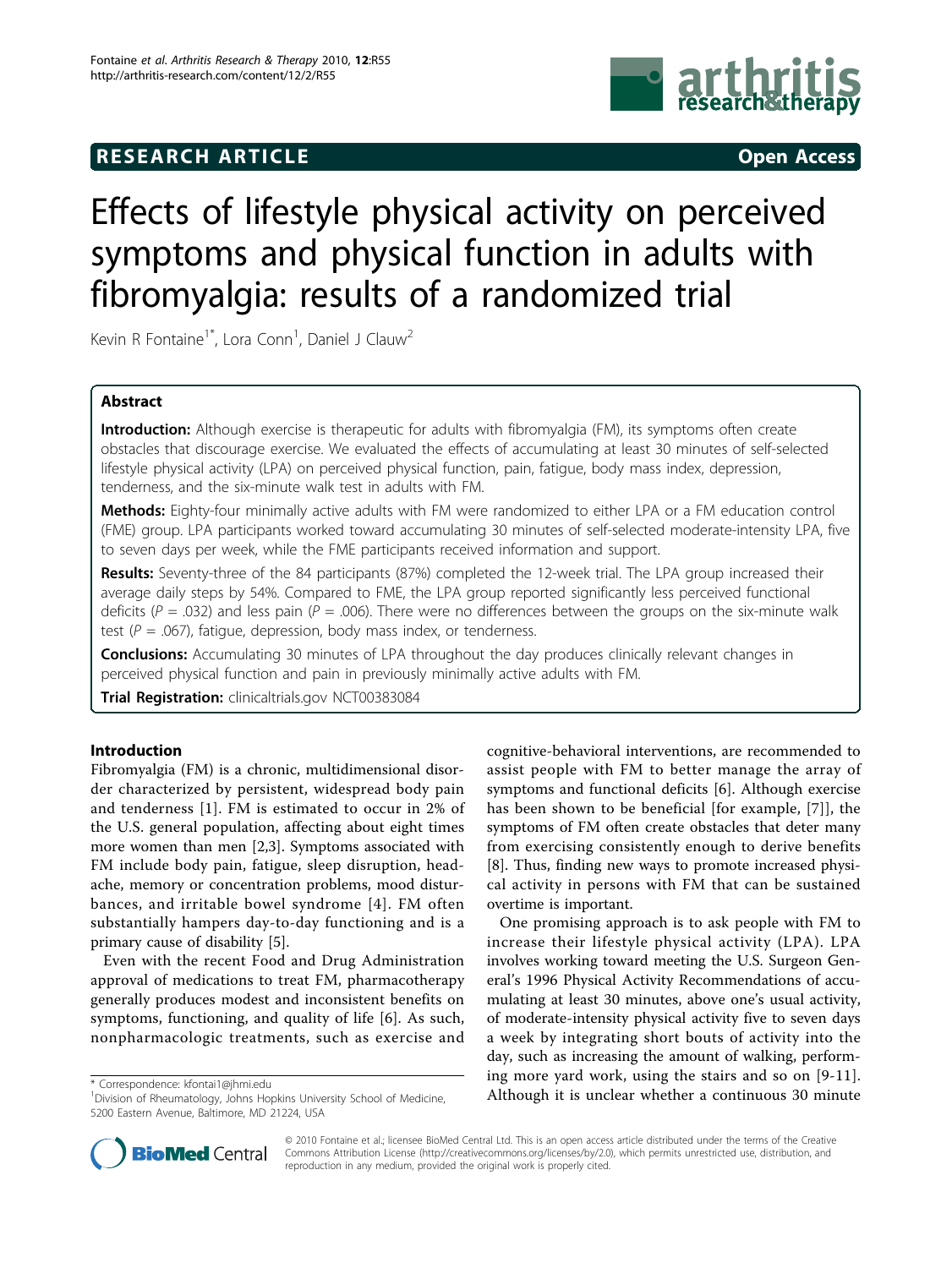bout of physical activity is superior to accumulating smaller (10- to 15-minute) bouts of activity with regard to health outcomes, asking people with FM to accumulate small bouts of physical activity throughout the day, as opposed to being active for 30 consecutive minutes, might be less taxing and therefore easier to initiate and sustain over time. In a pilot study [[12\]](#page-8-0), we found that small bouts of LPA promoted a 70% increase in physical activity in FM. However, in that small study LPA did not produce significant benefits on pain, fatigue, or perceived physical function compared to controls.

As part of an ongoing randomized trial designed to investigate the effects of LPA on ambulatory reports of physical activity, pain and fatigue, as well as measures of fitness, pain threshold and pain tolerance, we also collected questionnaire-based data on these variables. This paper presents the results on questionnaire-based assessments of perceived physical function, pain, fatigue and depression, as well as tenderness and aerobic endurance after 12 weeks of LPA in minimally active adults with FM.

## Materials and methods

## **Participants**

Participants were 92 adults (88 women and 4 men) aged 18 years or older who met American College of Rheumatology diagnostic criteria for FM [[13\]](#page-8-0). The mean (SD) age of participants was 47.7 ± 10.7 years and 80% were white. The mean duration of FM was  $7.5 \pm 6.2$ years. At enrollment, participants were not meeting the US Surgeon General's 1996 recommendation for physical activity [\[11](#page-8-0)] for the previous six months (that is, not engaging in either moderate-intensity physical activity for  $\geq$  30 minutes on  $\geq$  five days per week or vigorous physical activity ≥ three times per week for  $≥ 20$  minutes each time during the previous month). Persons with acute or chronic medical conditions that could preclude active participation (for example, cancer, coronary artery disease) were excluded from the trial. We also excluded those who intended to change medications that might affect mood, those who intended to seek professional treatment for anxiety or depression during the study period, and those who were unwilling to make the required time commitment.

Participants were recruited from the Johns Hopkins Arthritis Center, affiliated Johns Hopkins Rheumatology clinics, by advertisements in the Arthritis Foundation Maryland Chapter newsletter, newspaper advertisements, and via clinical trial recruitment websites, including clinicaltrials.gov. All participants completed baseline testing which included a series of questionnaires, a tender point examination, and a six-minute walk test. At baseline, participants also wore a waist-mounted pedometer (AccuSplit Eagle 1020, Livermore, CA, USA) for seven days (recalibrating it each morning) and recorded their daily step count. These data were used to calculate the mean steps per day as an estimate of physical activity. This study was approved by the Institutional Review Board of Johns Hopkins University School of Medicine, and all participants gave written informed consent.

## Study procedures

Participants were randomized via a coin flip at a 1:1 allocation ratio to each of the two groups. The group meetings for LPA and FME were held on different days to avoid contact between participants assigned to the different conditions. The interventions did not replace usual medical care and the participants had comparable durations of contact time with study staff (Table [1](#page-2-0) summarizes the LPA and FME conditions).

## Lifestyle physical activity (LPA)

Participants assigned to LPA attended six, 60-minute group sessions over 12 weeks. Delivered by one of the authors (KRF), the LPA protocol was identical to the one developed for our pilot study [[12](#page-8-0)] and was loosely based on Active Living Every Day, a cognitive-behavioral physical activity promotion program developed by Dr. Steven Blair and colleagues at the Cooper Aerobics Center [[14\]](#page-8-0). The LPA protocol addressed FM-specific challenges to becoming more physically active (that is, dealing with pain and fatigue, fear that physical activity will promote a flare) and discussed how LPA successfully addresses them. The goal of the LPA intervention was to increase moderate-intensity physical activity by helping participants find ways to accumulate short bouts of physical activity throughout the day. Participants were asked to gradually work their way up to meeting the Surgeon General's 1996 recommendation of accumulating 30 minutes, above usual activity, of moderateintensity LPA five to seven days each week.

At the first session, participants were taught how to perform their LPA at moderate-intensity (that is, you will be breathing heavily but not so heavily that you could not hold a conversation). They were also prescribed 15 minutes, above usual level, of accumulated moderate-intensity LPA five to seven days a week, and asked to increase the daily duration of LPA by five minutes each week. The five-minute increase in the daily duration of LPA was based on findings from our pilot study [[12\]](#page-8-0) and was well-tolerated by the majority of participants. Thus, by Week 5, most participants were accumulating 30 minutes, above their usual level, of LPA five to seven days a week. Participants were free to accumulate more than 30 minutes of LPA five to seven days per week, if desired.

During subsequent sessions participants were taught self-monitoring of LPA, goal setting, dealing with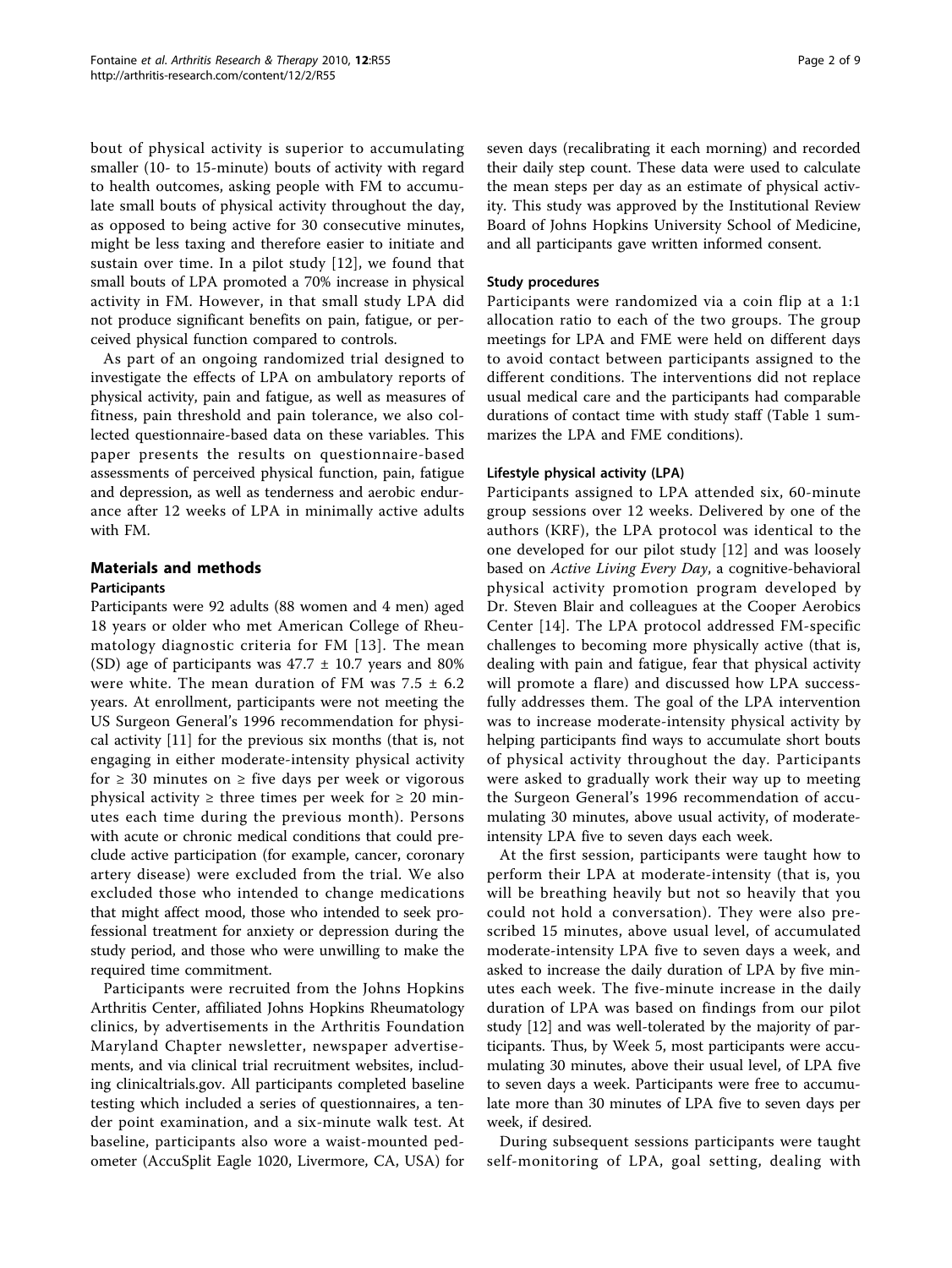## <span id="page-2-0"></span>Table 1 Description of lifestyle physical activity (LPA) and fibromyalgia education (FME) protocols\*

| Component                                                                                                                                                                                                                                                      | <b>LPA</b>                                                                                                                                                                     | <b>FME</b>      |
|----------------------------------------------------------------------------------------------------------------------------------------------------------------------------------------------------------------------------------------------------------------|--------------------------------------------------------------------------------------------------------------------------------------------------------------------------------|-----------------|
| Three, two-hour FM education and support meetings                                                                                                                                                                                                              | NO                                                                                                                                                                             | <b>YES</b>      |
| Physical activity intervention delivered in six, one-hour meetings                                                                                                                                                                                             | <b>YES</b>                                                                                                                                                                     | <b>NO</b>       |
| Wear pedometer and keep a physical activity log                                                                                                                                                                                                                | <b>YFS</b>                                                                                                                                                                     | <b>NO</b>       |
| Prescribed physical activity                                                                                                                                                                                                                                   | <b>YFS</b>                                                                                                                                                                     | NO <sub>1</sub> |
| Approximately six hours of face-to-face contact time                                                                                                                                                                                                           | <b>YFS</b>                                                                                                                                                                     | <b>YFS</b>      |
| Topics Covered During the Meetings                                                                                                                                                                                                                             |                                                                                                                                                                                |                 |
| <b>IPA</b>                                                                                                                                                                                                                                                     | <b>FMF</b>                                                                                                                                                                     |                 |
| "Physical Activity & FM"<br>Described FM (symptoms, diagnosis, treatment)/benefits of physical activity/<br>demonstrated moderate-intensity LE/prescribed LE and self-monitoring/identified and<br>addressed barriers to physical activity<br>(Sessions 1 & 2) | "FM: What is it and how is it diagnosed?"<br>Presented general information on the symptoms of<br>FM and how it is diagnosed;<br>Discussion and social gathering<br>(Session 1) |                 |
| "How to Keep Moving"<br>Discussed progress, effect on symptoms, goal setting, problem solving, importance of<br>self-monitoring, provided feedback, and troubleshooting<br>(Sessions 3 & 4)                                                                    | "What causes FM?"<br>Presented the latest information on the causes and<br>consequences of FM;<br>Discussion and social gathering<br>(Session 2)                               |                 |
| "Now It's Up To You"<br>Planned for setbacks & developed strategies to overcome them, set long-term goals,<br>self-monitoring over the long-term<br>(Sessions $5 & 6$ )                                                                                        | "Treating FM"<br>Discussed of medical and non-medical approaches,<br>including exercise, to treating FM;<br>Discussion and social gathering<br>(Session 3)                     |                 |
| <b>IPA</b><br>Accumulate $\geq 30$ minutes of self-selected physical activity five to seven days per week                                                                                                                                                      | <b>FMF</b><br>Did not alter their characteristic level of physical<br>activity                                                                                                 |                 |

\*FM, fibromyalgia; FME = fibromyalgia education; LPA, lifestyle physical activity

symptom flares, problem solving strategies to overcome barriers to being more physically active, as well as instruction in finding new ways to integrate short bouts of LPA into their daily lives. Feedback focused on whether participants achieved the prescribed level of LPA, as well as the LPA's influence on symptoms.

Participants wore the waist-mounted pedometers to record their steps each day (that is, as an assessment of adherence to LPA). Participants were shown how to use the pedometer, where to place it, and how to record their steps on a step diary form. At the end of each day they recorded their steps on a diary form and zeroed their pedometer so they could record their steps for the next day. They also kept a diary that categorized the types of LPA's they engaged in (for example, garden/ outdoor activity, household activity, leisure activity). The step count data and diary entries were collected at each intervention session.

## Fibromyalgia education (FME)

Participants assigned to the FME group met monthly for three months. FME was a minimal intervention with each session divided into three components: (1) education (45 to 60 minutes), (2) question and answer (20 to 30 minutes), and (3) social support (20 to 30 minutes). Conducted by an experienced FM support group facilitator, these 90- to 120-minute sessions presented information on the symptoms, diagnosis, and treatment of FM. The rationale for FME was to provide education and to control for the effects of being enrolled in a clinical trial and receiving increased attention and social support. Moreover, by providing a minimal intervention, as opposed to a standard care control, we anticipated enhancing retention. The final session of FME presented information on exercise and physical activity, but no specific recommendations or prescription concerning exercise was given. To avoid the possibility that wearing a pedometer would increase their physical activity, FME participants only wore one for the baseline and posttesting assessments.

#### Outcomes measures

The following outcome measures were collected at baseline and after the 12-week intervention.

#### Primary outcome

#### Perceived physical function

Perceived physical function was assessed using the Fibromyalgia Impact Questionnaire (FIQ) total score. The FIQ is a well-validated 10-item questionnaire that measures aspects of physical functioning in patients with FM [[15](#page-8-0)]. The FIQ is scored so that higher scores are indicative of poorer functioning. Test-retest reliability ranged from .56 to .95 and construct validity relative to tender points was acceptable (rs = approximately .56)  $[15]$  $[15]$ .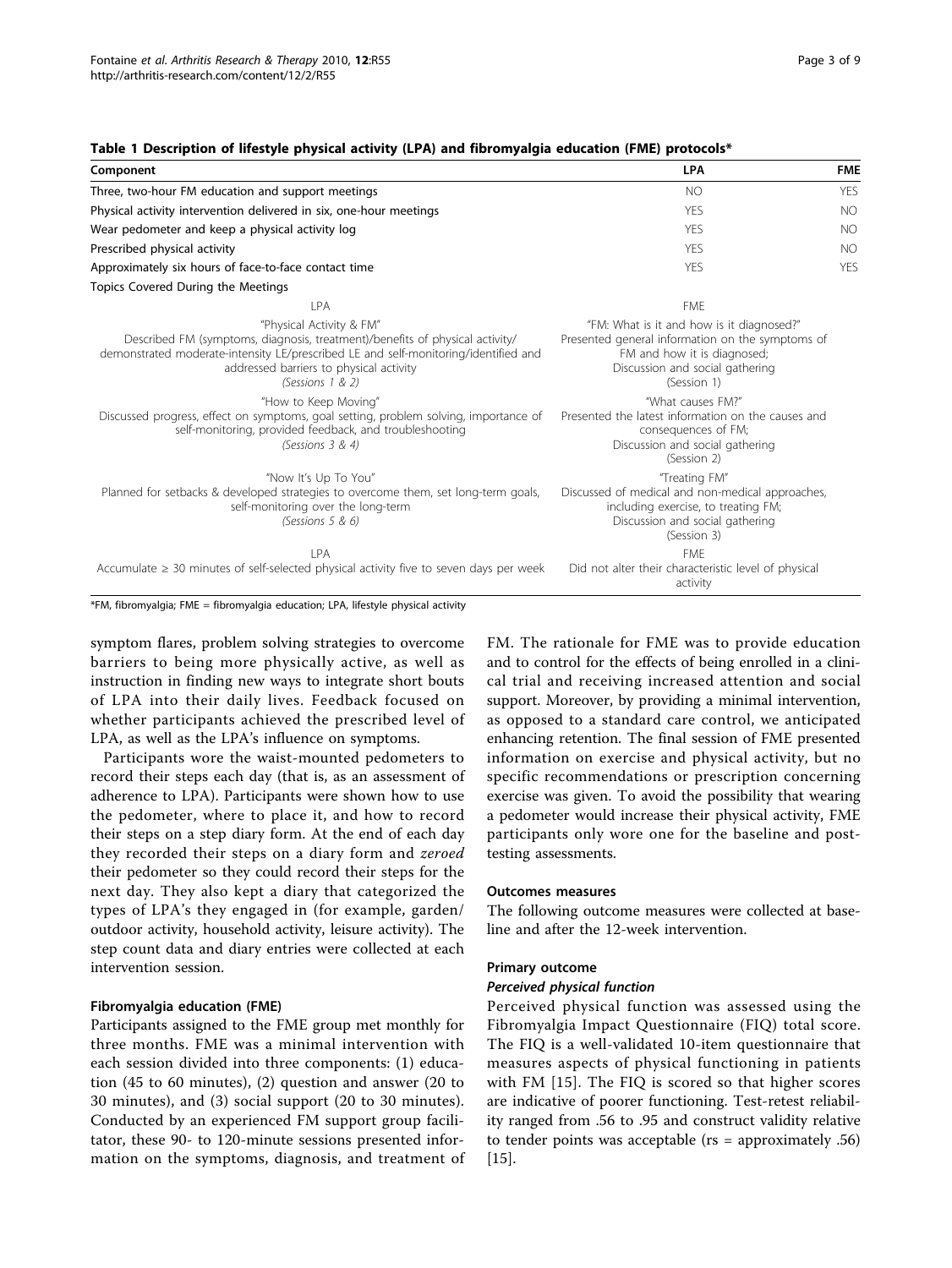## Secondary outcomes

## Pain

Pain was assessed using a 100 mm Visual Analogue Scale (VAS) where participants rated their current level of pain, ranging from 0 (no pain) to 100 (worse pain imaginable).

## Fatigue

The Fatigue Severity Scale (FSS) [[16\]](#page-8-0) was used to assess the current level of fatigue. The FSS is a nine-item questionnaire, answered on a seven-point scale, ranging from strongly agree to strongly disagree. The FSS has good internal consistency (Cronbach's alpha = .81) and correlates with VAS fatigue measures  $(r = .68)$  [\[16\]](#page-8-0).

## Depression

Depression was assessed using the Center for Epidemiologic Studies Depression Scale (CES-D) [[17\]](#page-8-0). The CES-D contains 20-items rated on a four-point Likert scale ranging from 0 (rarely or none of the time) to 3 (most or all of the time), and measures symptoms during the past week. The CES-D is a widely used measure of depressive symptoms and has acceptable internal consistency (.84 to .90) and validity ( $r = .56$  with clinical rating of depression severity) [[17](#page-8-0)].

## Tenderness

A digital tender point examination, at the 18 sites specified in the American College of Rheumatology FM classification criteria [[13\]](#page-8-0), was completed at baseline and after the intervention. Tender point counts are moderately reliable in classifying the tenderness associated with FM (kappa = .75) and inter-rater agreement on the presence of tenderness through digital examination is .51 [[13\]](#page-8-0).

## Body mass index (BMI: kg/m<sup>2</sup>)

Weight and height were recorded at each assessment and these variables were used to calculate BMI, an index of body weight adjusted for height.

## Six-minute walk test

The six-minute walk [\[18\]](#page-8-0) is a measure of aerobic endurance. For this test, participants walked as far they could in six minutes on a preselected course, with the distance walked recorded. The reliability of the six-minute walk test is excellent  $(r = .91)$  and it correlates with the FIQ  $(r = -.49)$  and is sensitive to change due to exercise in distance walked (+78 m), and  $VO_2$  (+1.8 ml/kg/min) [[18\]](#page-8-0). The six-minute walk test was measured at baseline and at post-testing. We expressed the results as meters per second, an index of gait speed.

### Sample size and data analysis

Thirty-five adults with FM per group were projected to provide a power of 80% to detect a clinically significant 20% difference between the groups on the FIQ score. Ninety-two participants were enrolled to allow for a 25% post-randomization drop out rate.

Baseline data between the two groups were compared using t-tests or Chi Square tests. Changes in perceived physical function, depression, pain, tenderness, fatigue, BMI, and the six-minute walk test were compared between the LPA and FME groups using between-subjects t-tests. Because there was a significant difference between the LPA and FME groups on self-reported duration of FM (see Table [2\)](#page-4-0), as a sensitivity analysis, we adjusted scores of the outcome measures for the duration of FM and replicated the analyses. We also used regression techniques to adjust the outcome measures on the basis of whether or not the participant reported any change in their ongoing FM treatments, either pharmacologic or non-pharmacologic (0 = no change,  $1 =$  change) during the trial. Because the results did not differ as a function of these adjustments, we present the results for the unadjusted outcome variables. Although data from all subjects were analyzed regardless of whether those subjects complied with or remained in treatment, participants with missing data on a particular variable were excluded from that particular analysis. We also performed an analysis among participants who completed the 12-week trial (completers only). Cohen's d effects size estimates [[19](#page-8-0)] were calculated for each difference on the outcome measures between LPA and FME. Analyses were performed using SPSS software, Version 16. Two-tailed  $P$  values of  $< 0.05$  were used to denote statistical significance.

## Results

Nine participants withdrew after baseline testing but prior to randomization (see Figure [1\)](#page-5-0). We randomized 46 participants into the LPA intervention and 38 into the FME group in five separate cohorts of approximately 8 to 10 per cohort at six-month intervals. (Because the FME facilitator was unavailable, one smaller cohort  $(N = 4)$  was comprised of only LPA participants). Selected baseline characteristics of the 84 participants are shown in Table [2.](#page-4-0) With the exception of duration of FM, the two groups were comparable on age, race, education, employment status, BMI, and the use of medications for FM or for other medical conditions.

Seventy-three of the 84 participants (87%) completed the 12-week intervention and post-testing. Drop outs were unrelated to randomized treatment assignment  $(P = .988)$  and there were no significant differences on any baseline variables between those who dropped out and those who completed post-testing. There was also no difference in the mean percentage of meetings attended by those randomized to the FME (77%) and LPA (72%) groups ( $P = .542$ ).

As shown in Figure [2](#page-5-0), the LPA group significantly increased the mean number of daily steps from 3,788 ± 2,135 at baseline to  $5,837 \pm 1,770$  at the final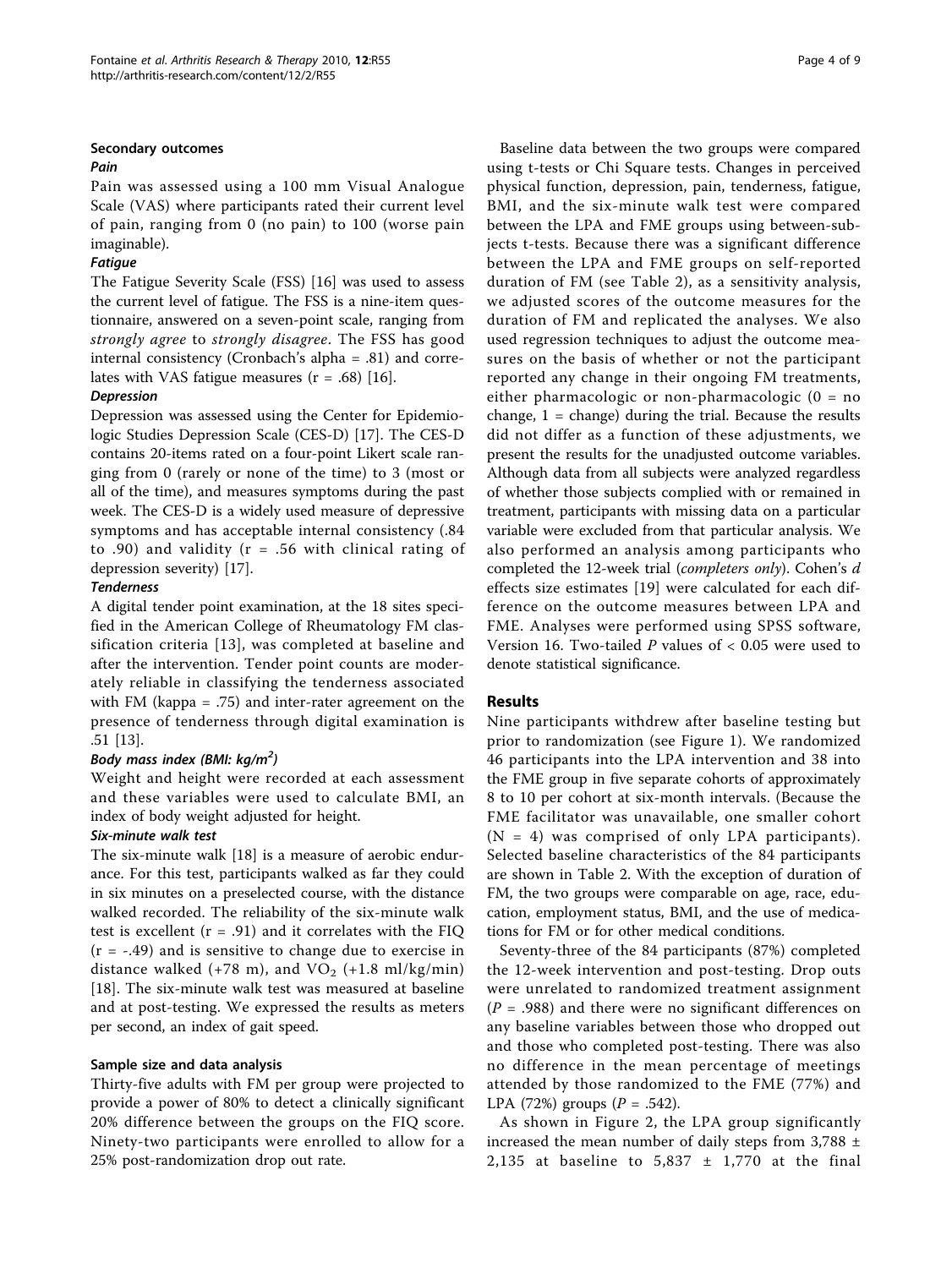<span id="page-4-0"></span>

| Characteristic                               | Lifestyle Physical Activity (LPA) | Fibromyalgia Education<br>(FME) | P value |
|----------------------------------------------|-----------------------------------|---------------------------------|---------|
| N (%) of participants                        | 46 (55)                           | 38 (45)                         |         |
| Age, years                                   | $46.4 \pm 11.6$                   | $49.0 \pm 10.2$                 | 0.287   |
| Female, N (%)                                | 43 (94)                           | 38 (100)                        | 0.248   |
| Self-reported race, N (%)                    |                                   |                                 | 0.789   |
| White                                        | 36 (78)                           | 31 (82)                         |         |
| Non-White                                    | 10(22)                            | 7(18)                           |         |
| Marital status, N (%)                        |                                   |                                 | 0.519   |
| Married or cohabitating                      | 24 (52)                           | 24 (63)                         |         |
| Widowed, divorced, or separated              | 12(27)                            | 11(29)                          |         |
| Single                                       | 10(22)                            | 3(8)                            |         |
| Educational level, N (%)                     |                                   |                                 | 0.454   |
| Postgraduate                                 | 9(20)                             | 5(13)                           |         |
| College graduate                             | 16(34)                            | 11(32)                          |         |
| Some college                                 | 11(24)                            | 13 (34)                         |         |
| High school                                  | 10(22)                            | 8(21)                           |         |
| Employment status, N (%)                     |                                   |                                 | 0.923   |
| Employed                                     | 20(43)                            | 18 (47)                         |         |
| Unemployed or Disabled                       | 11(24)                            | 9(24)                           |         |
| Retired or Other                             | 15(33)                            | 11(29)                          |         |
| Years since diagnosis <sup>a</sup>           | $5.9 \pm 5.1$                     | $9.6 \pm 6.8$                   | 0.007   |
| Steps per day                                | $3,788 \pm 2,135$                 | $3,071 \pm 1,810$               | 0.139   |
| Taking FM medications, N (%) <sup>a</sup>    | 31 (82)                           | 40 (87)                         | 0.498   |
| Taking other medications, N (%) <sup>a</sup> | 33 (87)                           | 44 (96)                         | 0.146   |

\*Data for categorical variables are presented as N' and percentages; data for continuous variables are presented as means ± standard deviation.

<sup>a</sup>Obtained from self-report.

FME, fibromyalgia education; LPA, lifestyle physical activity

intervention session ( $P = .001$ ). This represents a 54% increase in the mean number of daily steps over the course of the 12-week intervention. Although walking was the most common form of LPA, other popular forms of LPA included garden/outdoor activity (for example, mowing the lawn, planting flowers, pulling weeds); household activity (for example, cleaning out a closet, vacuuming, doing laundry); and sports activity (for example, cycling, swimming, field hockey).

At baseline, there were no significant differences between the LPA and FME groups on FIQ, pain, fatigue, depression, number of tender points, BMI, and six-minute walk distance (see Table [3](#page-6-0)). At post-testing, compared to the FME group, the LPA group reported significant reductions in the FIQ score ( $P = .032$ ; Cohen's  $d = .53$ ) and in pain (P = .006; Cohen's  $d = .67$ ). The difference between the LPA and FME groups on the sixminute walk test approached significance ( $P = .067$ ; Cohen's  $d = .53$ ). There were no significant differences between the groups on BMI, fatigue, depression, or the number of tender points. The results (data not shown) were not materially altered when the analysis was restricted to only participants who completed the entire 12-week trial (that is, completers only analysis).

## **Discussion**

The 12-week program, designed to help minimally active adults with FM increase their physical activity by working toward accumulating at least 30 minutes of self-selected moderate-intensity physical activity most days of the week, produced a 54% increase in the average number of steps taken per day. Compared to the FME control group, LPA participants significantly reduced their perceived functional deficits (that is, FIQ score) and pain. Moreover, compared to FME, the LPA participants had a greater improvement on the six-minute walk (expressed as gait speed), although this difference failed to reach statistical significance. The magnitude of the post-intervention differences, expressed as percent change from LPA to FME groups, were 18% for the FIQ score and 35% for the pain VAS score. When expressed as Cohen's d effect sizes these are indicative of medium-sized effects. Moreover, the change on the FIQ score exceeds the minimally clinically important difference of 14% recently identified [[20\]](#page-8-0), suggesting that increasing physical activity via LPA produces changes on perceived physical function that are of a relevant magnitude. On the other hand, the effect of LPA on the six-minute walk test was not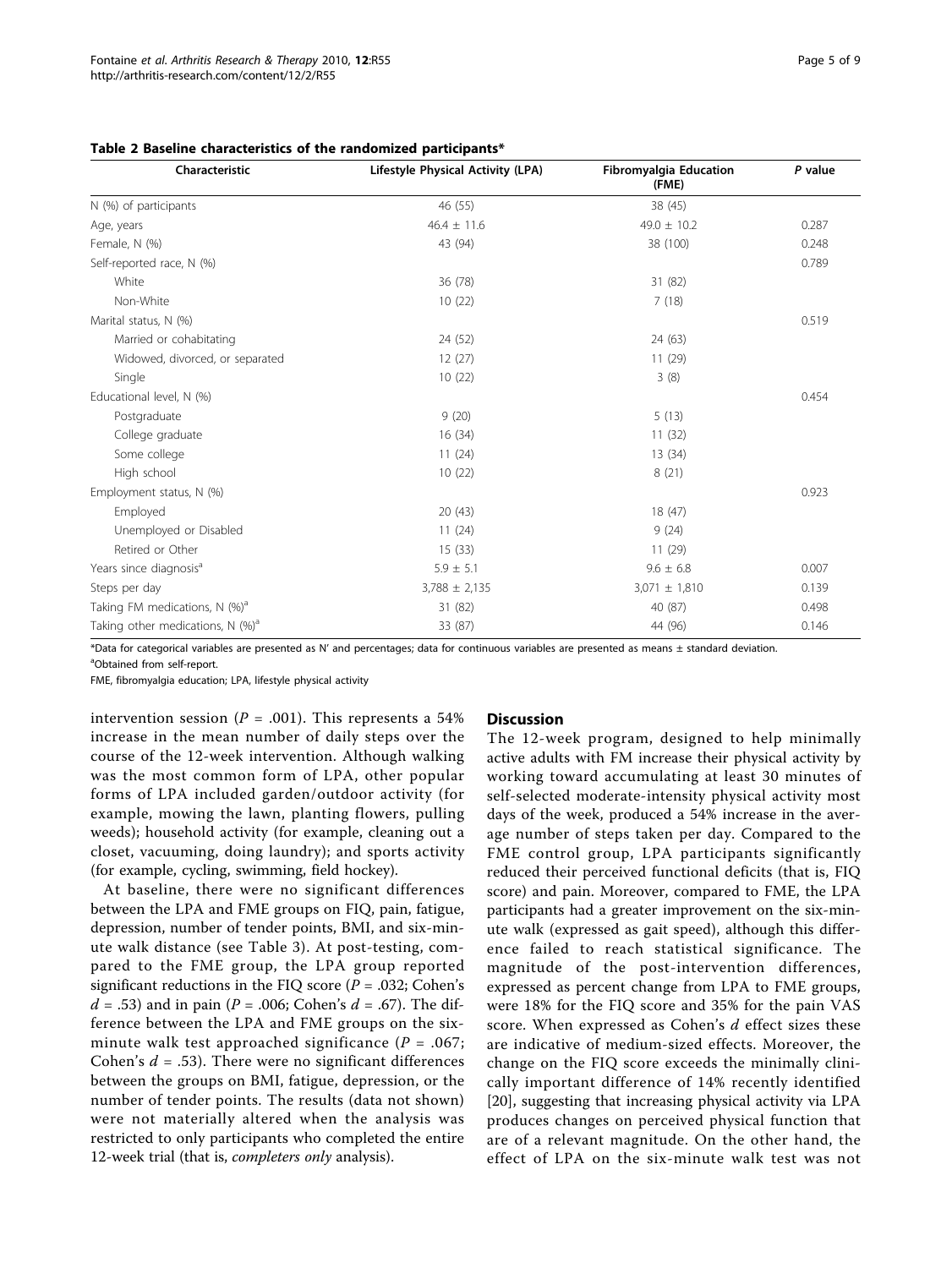<span id="page-5-0"></span>Fontaine et al. Arthritis Research & Therapy 2010, 12:R55 http://arthritis-research.com/content/12/2/R55



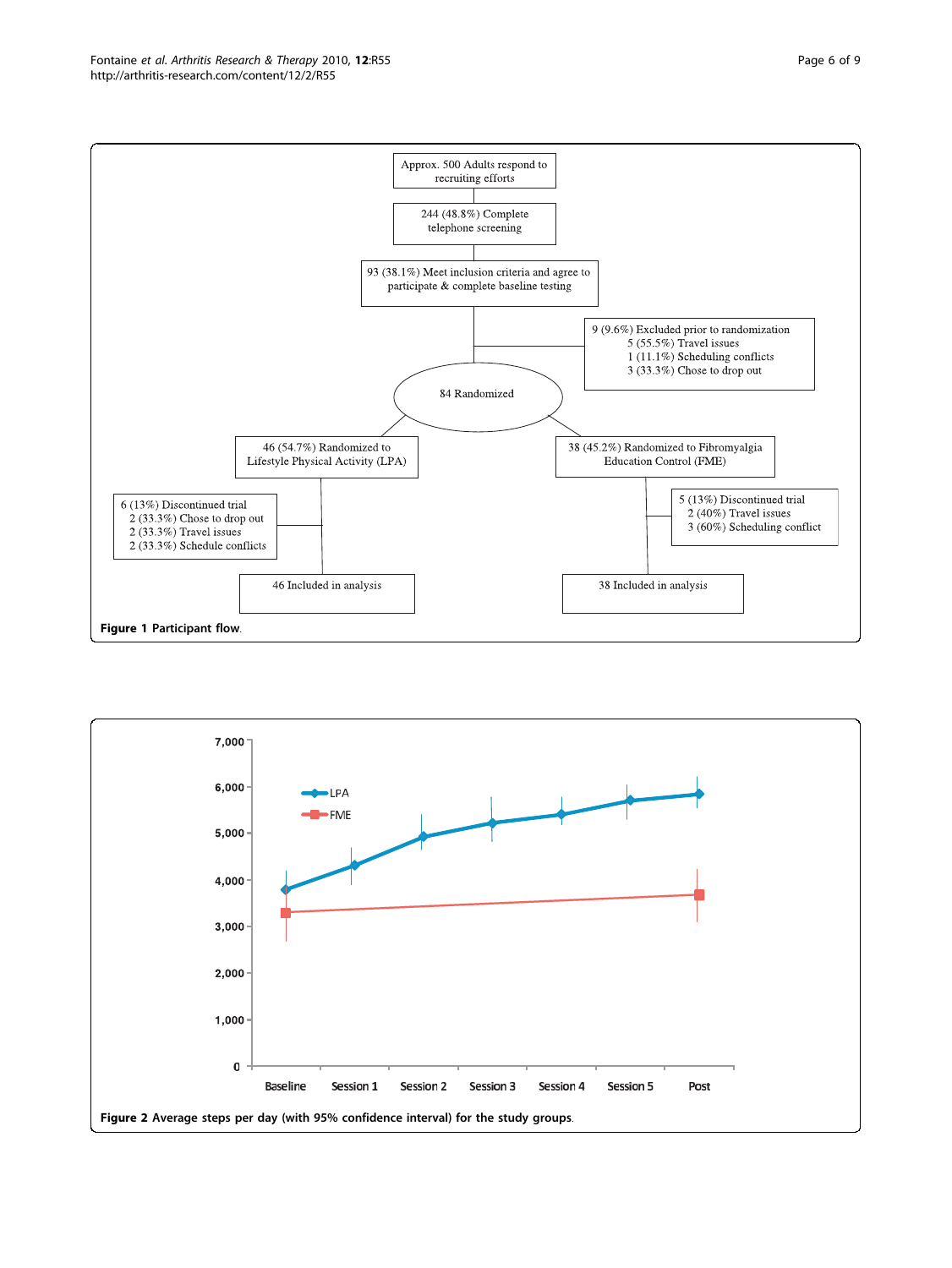| Variable                         | Mean $\pm$ SD |                                  |                    | Mean difference between groups at baseline and at 12-weeks<br>(95% CI) |       | Cohen's<br>d |
|----------------------------------|---------------|----------------------------------|--------------------|------------------------------------------------------------------------|-------|--------------|
|                                  |               | <b>LPA</b>                       | <b>FME</b>         |                                                                        |       |              |
| FM impact questionnaire          |               |                                  |                    |                                                                        |       |              |
| Baseline                         | 84            | 67.5 $\pm$<br>12.0               | 69.7 $\pm$<br>13.4 | 2.2 (-3.3 to 7.8)                                                      | 0.424 | .17          |
| Post intervention                | 73            | 56.7 $\pm$<br>20.6               | 67.0 $\pm$<br>18.6 | 10.2 (.91 to 19.6)                                                     | 0.032 | .53          |
| Pain                             |               |                                  |                    |                                                                        |       |              |
| Baseline                         | 84            | 54.6 $\pm$<br>25.6               | 58.9 $\pm$<br>25.0 | 4.3 (-7.2 to 14.9)                                                     | 0.489 | .17          |
| Post intervention                | 73            | 46.3 $\pm$<br>24.2               | 62.4 $\pm$<br>24.5 | 16.1 (4.6 to 27.5)                                                     | 0.006 | .67          |
| Fatigue severity scale           |               |                                  |                    |                                                                        |       |              |
| Baseline                         |               | $84$ 51.9 ± 9.3                  | $52.3 \pm 9.1$     | .4 (-3.6 to 4.4)                                                       | 0.843 | .04          |
| Post intervention                |               | 73 50.6 ± 9.9                    | $51.4 \pm$<br>10.1 | .8 (-3.9 to 5.5)                                                       | 0.727 | .07          |
| $CES-D^*$                        |               |                                  |                    |                                                                        |       |              |
| Baseline                         |               | $84$ 23.4 $\pm$ 8.6              | $24.0 \pm 10$      | .6 (-3.8 to 4.5)                                                       | 0.798 | .06          |
| Post intervention                |               | 73 $21.6 \pm 9.8$                | $21.2 \pm$<br>11.3 | .4 (-5.3 to 4.6)                                                       | 0.888 | .04          |
| Number of tender points          |               |                                  |                    |                                                                        |       |              |
| Baseline                         |               | $84$ 16.2 $\pm$ 2.3              | $16.1 \pm 3.2$     | $.1$ (-1.2 to 1.0)                                                     | 0.979 | .03          |
| Post intervention                |               | 72 $16.0 \pm 2.3$ $16.8 \pm 2.0$ |                    | .8 (-.35 to 1.9)                                                       | 0.172 | .37          |
| Body mass index (BMI)            |               |                                  |                    |                                                                        |       |              |
| Baseline                         |               | 82 $31.4 \pm 8.4$ 29.8 $\pm 6.2$ |                    | 1.6 (-4.7 to 1.7)                                                      | 0.360 | .22          |
| Post intervention                |               | 60 $31.0 \pm 9.0$ 29.9 $\pm 6.2$ |                    | 1.1 (-5.3 to 2.9)                                                      | 0.575 | .14          |
| Six-minute walk test, yd/<br>sec |               |                                  |                    |                                                                        |       |              |
| Baseline                         | 77            | $1.08 \pm$<br>0.15               | $1.08 \pm$<br>0.19 | .0004 (-0.78 to 0.79)                                                  | 0.991 | 0            |
| Post intervention                | 62            | $1.24 \pm$<br>0.28               | $1.11 \pm$<br>0.20 | 1.21 (-0.25 to 0.008)                                                  | 0.067 | .53          |

## <span id="page-6-0"></span>Table 3 Differences between lifestyle physical activity (LPA) and fibromyalgia education (FME) groups on the primary and secondary study measures<sup>a</sup>

\*Center for Epidemiologic Studies Depression Scale; <sup>a</sup> between-subjects t-tests were used to derive P values; <sup>b</sup>Cohen's d [\[19](#page-8-0)] effect size estimates (d = .20 (small effect);  $d = .50$  (medium effect);  $d = .80$  (large effect)).

FME, fibromyalgia education; LPA, lifestyle physical activity

statistically significant (although it produced a Cohen's  $d$  of .53). It is important to note that there was a smaller sample size available for this analysis which reduced statistical power.

In general our results are in accord with studies investigating the effects of exercise on people with FM [[7,8,](#page-7-0)[21,22](#page-8-0)]. Specifically, the majority of studies suggest that exercise can produce mild-to-moderate benefits on aerobic endurance, strength, functional status, and quality of life [[7](#page-7-0),[23](#page-8-0),[24](#page-8-0)]. However, because the exercise interventions investigated vary so markedly in type (for example, water aerobics, traditional aerobics, T'ai Chi, strength training), frequency, intensity, and duration it is difficult to compare results across studies.

One thing seems clear from the FM exercise literature, people with FM have difficulty adhering to exercise. Indeed, in FM clinical exercise trials drop-out rates

often nearly exceed 30% [for example, [\[8](#page-7-0)[,24](#page-8-0)]] suggesting that developing exercise interventions that can be sustained is perhaps as important a goal as finding the particular interventions that produce optimal benefits.

The magnitude of the effects of LPA observed in this study on perceived physical function and pain were similar to those obtained in our smaller pilot study [\[12](#page-8-0)]. These effects were also generally consistent with other protocols that involve low-to-moderate intensity exercise, interventions that appear to produce the greatest level of compliance in people with FM [for example, [[7,8,](#page-7-0)[24\]](#page-8-0)].

It is important to note that even though the LPA group increased their mean daily steps by 54%, it only moved them, as defined by the pedometer-determined physical activity classifications developed by Tudor-Locke and colleagues [[25\]](#page-8-0), from the sedentary (<5,000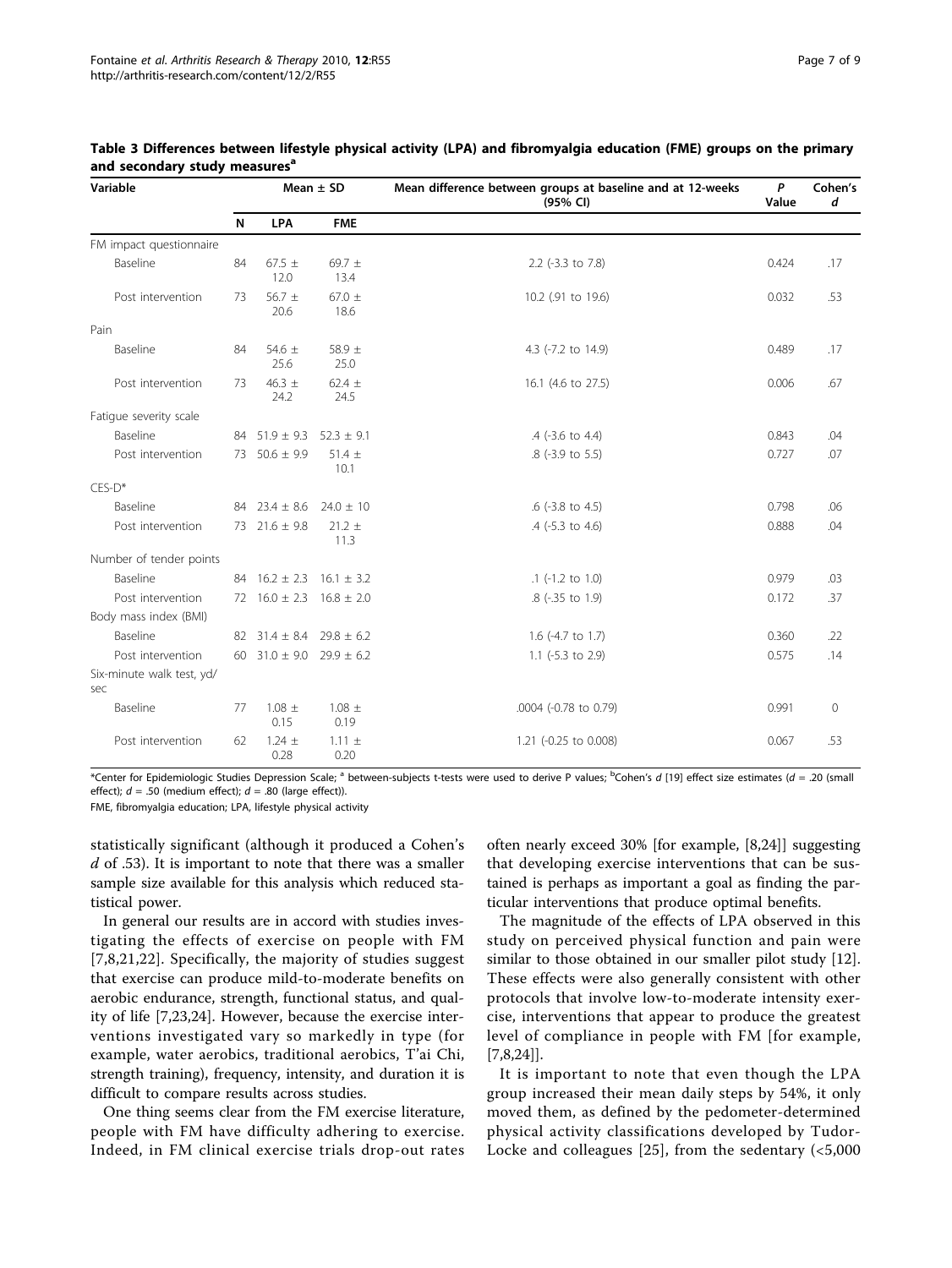<span id="page-7-0"></span>steps/day) to the low active (5,000 to 7,499 steps/day) category. Indeed, the mean steps per day at post-testing among the LPA participants were comparable to the mean daily steps observed in patients with progressive neuromuscular disease, and are significantly lower than other special populations such as diabetics, patients undergoing breast cancer treatment, and those with joint replacements [[26](#page-8-0)]. This suggests that, even with the initiation of LPA, people with FM progress only to a relatively low level of physical activity. It is important to note, however, that the trajectory of the mean step count continued to rise over the 12 weeks suggesting that, had the trial continued, their physical activity may have continued to increase. It may be that people with FM require more time to eventually reach physical activity recommendations compared to persons with other chronic conditions.

This study has limitations and strengths. First, to minimize attrition and control for the effects of increased attention, participants randomized to the FME group did receive a minimal intervention. Thus, we cannot determine how LPA compares with a traditional no treatment control group. Second, with the exception of BMI, the tender point count and six-minute walk test, the outcomes described herein were derived from selfreport and may be influenced by a variety of factors, including those associated with enrollment in a clinical trial. Third, using pedometers to assess LPA is relatively crude and does not quantify other sorts of physical activities that participants may have engaged in such as cycling or water exercise. Fourth, we did not measure muscle strength during the trial so we are unable to determine whether LPA influences strength. Finally, we excluded persons with FM who had other co-morbid conditions such as uncontrolled hypertension or arthritis which may limit the generalizability of our findings. Strengths of this study include the randomized design, a relatively small drop-out rate (13%), the LPA group's adherence to standardized intervention protocol, and the relatively high rates of attendance to the group sessions.

## Conclusions

The results of this study suggest that promoting increased physical activity by asking persons with FM to accumulate short bouts of activity throughout the day can markedly increase the average number of steps taken per day and produces clinically relevant reductions in perceived functional deficits and pain. However, the LPA intervention only moved the participants from the sedentary to low physical activity category. This suggests that it is essential to encourage FM patients to increase the duration of their physical activity in ways that do not compromise their ability to sustain the

increased level of activity over the intermediate- and long-term.

## Abbreviations

BMI: Body Mass Index; CES-D: Center for Epidemiologic Studies Depression Scale; FIQ: Fibromyalgia Impact Questionnaire; FM: fibromyalgia; FME: Fibromyalgia Education Control Group; FSS: Fatigue Severity Scale; LPA: lifestyle physical activity; SD: standard deviation; VAS: Visual Analogue Scale.

#### Acknowledgements

Grant support: NIH/NIAMS grant AR053168. The funding body played no role in the study design; in the collection, analysis, and interpretation of data; in the writing of the manuscript; and in the decision to submit the manuscript for publication. We also acknowledge the support of the Johns Hopkins Bayview Clinical Research Unit for assistance with data collection.

#### Author details

<sup>1</sup> Division of Rheumatology, Johns Hopkins University School of Medicine 5200 Eastern Avenue, Baltimore, MD 21224, USA. <sup>2</sup>Departments of Anesthesiology and Medicine (Rheumatology), University of Michigan, Chronic Pain & Fatigue Research Center, 24 Frank Lloyd Wright Lobby M, Ann Arbor, MI 48106, USA.

#### Authors' contributions

KF conceived of the study, acquired the funding, participated in the design of the study, the delivery of the intervention, performed the statistical analysis, and drafted the manuscript. LC carried out the recruitment, enrollment, and data collection. DC participated in designing the study and assisted with the drafting of the manuscript. All authors read and approved the final manuscript.

## Competing interests

Kevin R. Fontaine and Lora Conn declare that they have no competing interests. Daniel J. Clauw has acted as a consultant for Pfizer, Lilly, Forest Laboratories, Cypress Biosciences, Pierre Fabre, UCB, and Wyeth, and has received grant support from Pfizer, Cypress Bioscience, and Forest.

#### Received: 26 October 2009 Revised: 4 February 2010 Accepted: 30 March 2010 Published: 30 March 2010

#### References

- 1. Perrot S, Dickenson AH, Bennett RM: [Fibromyalgia: Harmonizing science](http://www.ncbi.nlm.nih.gov/pubmed/18363616?dopt=Abstract) [with clinical practice considerations.](http://www.ncbi.nlm.nih.gov/pubmed/18363616?dopt=Abstract) Pain Pract 2008, 8:177-189.
- 2. Lawrence RC, Felson DT, Helmick CG, Arnold LM, Choi H, Deyo RA, Gabriel S, Hirsch R, Hochberg MC, Hunder GG, Jordan JM, Katz JN, Kremers HM, Wolfe F: Estimates of the Prevalence of Arthritis and Other Rheumatic Conditions in the United States Part II. Arthritis Rheum 2008, 58:26-35.
- 3. Marcus DA: Fibromyalgia diagnosis and treatment options. Gend Med 2009, Suppl 2:139-151.
- 4. Williams DA, Clauw DJ: [Understanding fibromyalgia: Lessons from the](http://www.ncbi.nlm.nih.gov/pubmed/19638325?dopt=Abstract) [broader pain research community.](http://www.ncbi.nlm.nih.gov/pubmed/19638325?dopt=Abstract) J Pain 2009, 10:777-791.
- 5. Goldenberg DL, Burckhardt C, Crofford L: [Management of fibromyalgia](http://www.ncbi.nlm.nih.gov/pubmed/15547167?dopt=Abstract) [syndrome.](http://www.ncbi.nlm.nih.gov/pubmed/15547167?dopt=Abstract) JAMA 2004, 292:2388-2385.
- 6. Gore M, Sadosky AB, Zlatera G, Clauw DJ: [Clinical characteristics,](http://www.ncbi.nlm.nih.gov/pubmed/19500273?dopt=Abstract) [pharmacotherapy and healthcare resource use amongpatients with](http://www.ncbi.nlm.nih.gov/pubmed/19500273?dopt=Abstract) [fibromyalgia newly prescribed gabapentin or pregabalin.](http://www.ncbi.nlm.nih.gov/pubmed/19500273?dopt=Abstract) Pain Pract 2009, 9:363-374.
- 7. Busch AJ, Schacter CL, Overend TJ, Peloso PM, Barber A: [Exercise for](http://www.ncbi.nlm.nih.gov/pubmed/18464301?dopt=Abstract) [fibromyalgia: a systematic review.](http://www.ncbi.nlm.nih.gov/pubmed/18464301?dopt=Abstract) *J Rheum* 2008, 35:1130-1144
- 8. Jones KD, Liptan GL: Exercise Interventions in Fibromyalgia: Clinical Applications from the Evidence. Rheum Dis Clin North Am 2009, 35:373-391.
- Dunn AL, Marcus BH, Kampert JB, Garcia ME, Kohl HW III, Blair SN: [Comparison of lifestyle and structured interventions to increase physical](http://www.ncbi.nlm.nih.gov/pubmed/9929085?dopt=Abstract) [activity and cardiorespiratory fitness.](http://www.ncbi.nlm.nih.gov/pubmed/9929085?dopt=Abstract) JAMA 1999, 281:327-334.
- 10. Plonczynski DJ, Wilbur JE, Larson JL, Keith TK: [Lifestyle Physical Activity of](http://www.ncbi.nlm.nih.gov/pubmed/18384050?dopt=Abstract) [Older Rural Women.](http://www.ncbi.nlm.nih.gov/pubmed/18384050?dopt=Abstract) Res Nurs Health 2008, 31:501-513.